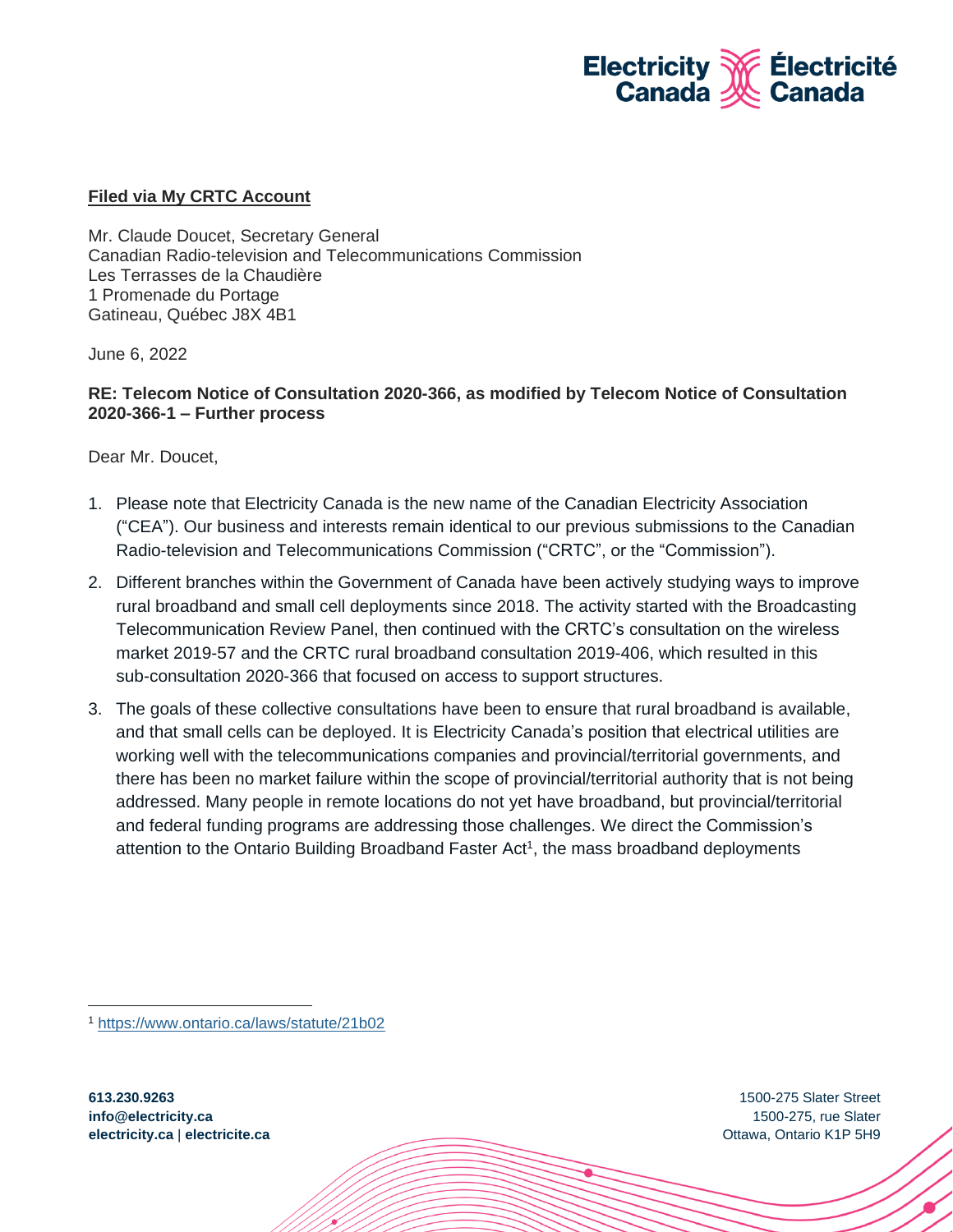

happening throughout the Maritimes<sup>23</sup>, TELUS' recent announcement of 17 billion investment in western Canada<sup>4</sup>, and Quebec's roll out<sup>5</sup> as evidence of that significant progress.

- 4. Regarding small cell attachments, we are still not aware of instances where an electrical utility has prevented the installation of small cells unless significant safety or electrical system reliability issues were present.
- 5. However, what we have seen over the last 4 years is that the authority of the provinces/territories is limited to *encouraging* cooperation between the telecommunication companies, utilities, and municipalities and only the CRTC is authorized to regulate and directly address the interactions between telecommunications entities which are proving detrimental to the objectives of rural broadband and small cell deployments. Specifically, we continue to witness competitive exclusion by Incumbent Local Exchange Carriers ("ILECs") who can prevent the attachment of wireless equipment to their support structures and 'reverse monopoly' practices by the telecommunications companies by both ILECs and Competitive Local Exchange Carriers ("CLECs") who can prevent over-lashing of fibre cable owned by others to their support strand(s). Electricity Canada has repeatedly highlighted these challenges in our previous submissions to the Commission, which are emphasized again here. There are other variations of these reverse monopoly practices that we provide in Appendix A.
- 6. To meet the goals of improving access to telecommunications services, for both rural broadband and small cells, we advise the Commission to use its existing regulatory power to prevent such competitive exclusions and reverse monopolies within the telecommunications sector. If the CRTC uses its authority in this way, in concert with what is happening at the provincial/territorial levels, Electricity Canada members believe Canadians will be well served.

<sup>3</sup> <https://novascotia.ca/news/release/?id=20210125007>

<sup>2</sup> <https://globalnews.ca/news/7461372/rural-internet-upgrades-new-brunswick/>

<sup>4</sup> [https://edmontonjournal.com/news/local-news/telus-to-invest-17-billion-across-alberta-generate-8500-jobs](https://edmontonjournal.com/news/local-news/telus-to-invest-17-billion-across-alberta-generate-8500-jobs-over-four-years)[over-four-years](https://edmontonjournal.com/news/local-news/telus-to-invest-17-billion-across-alberta-generate-8500-jobs-over-four-years)

<sup>5</sup> <https://www.cbc.ca/news/canada/montreal/trudeau-quebec-high-speed-internet-1.5959741>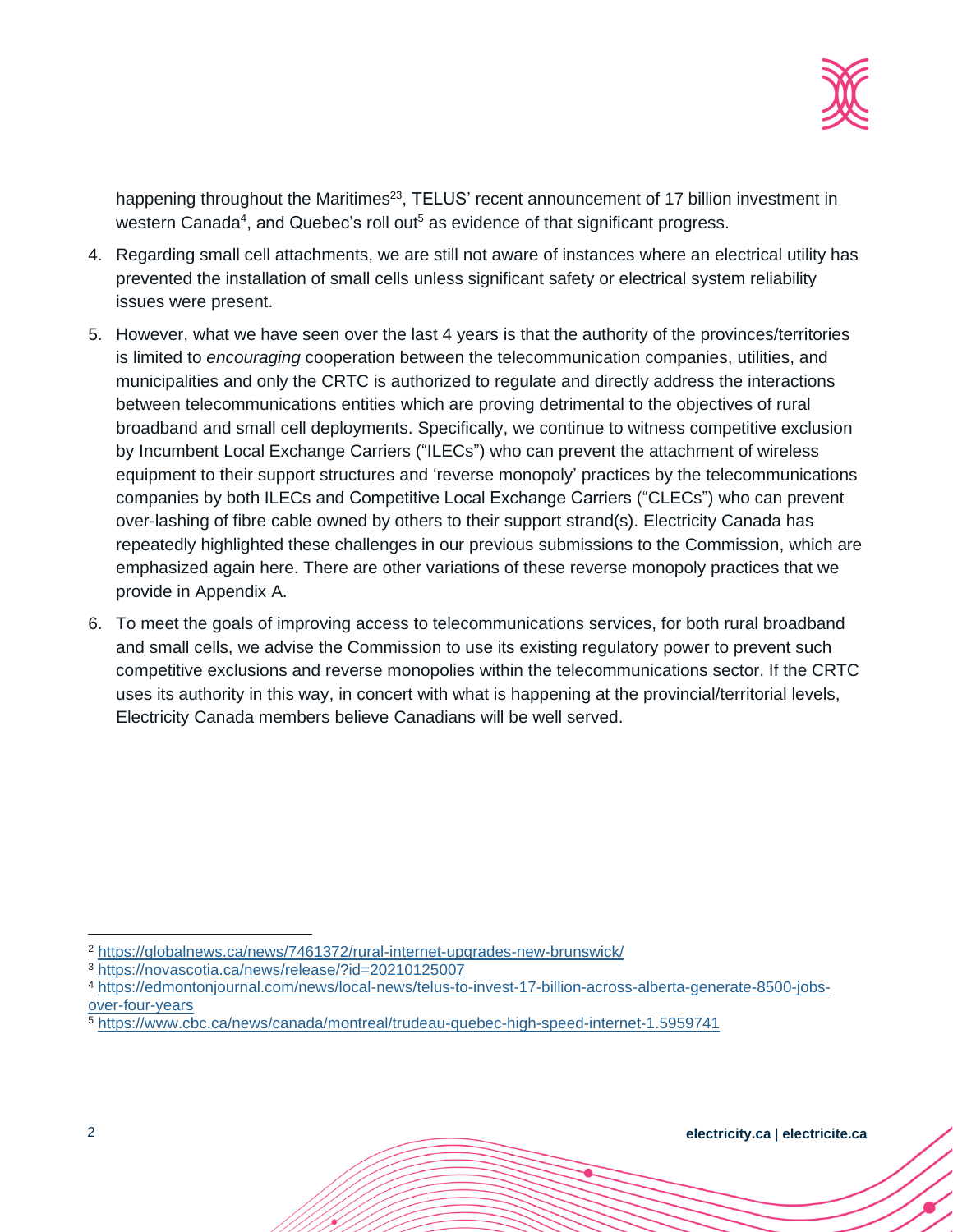

Yours sincerely,

Arjun Devdas Manager, Asset Optimization, Hydro One Chair, Electricity Canada Joint Use Practice & Policy Committee

Channa Perera Vice President, Regulatory and Indigenous Affairs, Electricity Canada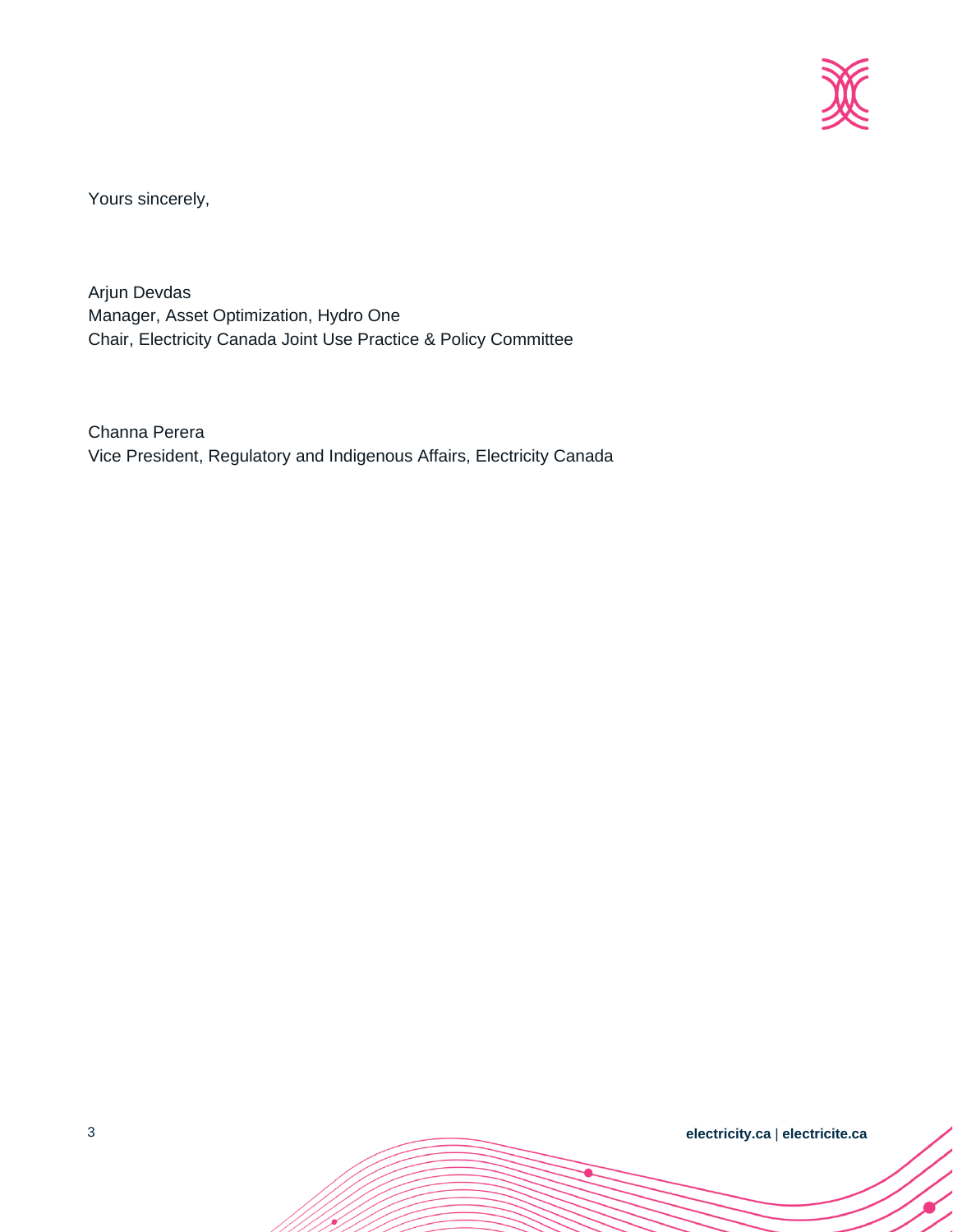

## **Appendix A – Traits of a Reverse Monopoly**

*Reverse Monopoly means an unwritten discriminatory practice by a telecom (either an ILEC or CLEC) to provide an advantage over its competitors to existing and new customers on Support Structures owned by others. There are several approaches to this practice and is typically demonstrated by:* 

- *Capacity Blocking: A telecom, owning multiple Support Strands on a pole owned by others, that delays or refuses others to over-lash to their Support Strands. In such instances, the telecom has essentially created a "Reverse Monopoly" by blocking other telecoms from access to the Support Structure without owning the pole.*
- *Capacity Blocking: A telecom delaying its deployment after an access permit has been issued. In essence, the telecom has acquired written permission to use the Support Structure capacity from the pole owner, but reserving this capacity by unduly delaying its installation. This may not totally apply to a telecom where there is a Parity, Joint Ownership, or a Reciprocal License agreement in place with a Power Utility for sharing of each other's Support Structures.*
- *Capacity Blocking: A telecom installs the minimum Support Structure (e.g. Support Strand and anchoring) on a pole owned by others knowing that other telecoms may require access or areas where telecom access is in demand. By installing the bare minimum capacity, the telecom is protecting its interests while trying to block other telecoms from access through sharing a limited resource.*
- *Technical: A telecom fails to properly install its Attachments that directly or indirectly delays or blocks others. For example, none or lack of clear field identification tagging can delay other telecoms from planning, installing, and maintaining their Attachments.*
- *Contractual: A telecom uses its non-disclosure agreement (NDA) to prevent the pole owner from managing its Support Structure to promote coordination between groups, develop better standards and processes, ensure safety and reliability, and provide timely access to the right resources which includes developing and sharing: technical standards, installation and maintenance procedures, health and safety issues and requirements, and personnel contact information.*
- *Contractual: The Support Structure owner hires a telecom, as their agent, to help them manage some joint-use portion or process with their Support Structures. The telecom then uses its agent's position to delay or refuse other telecoms from accessing the Support*